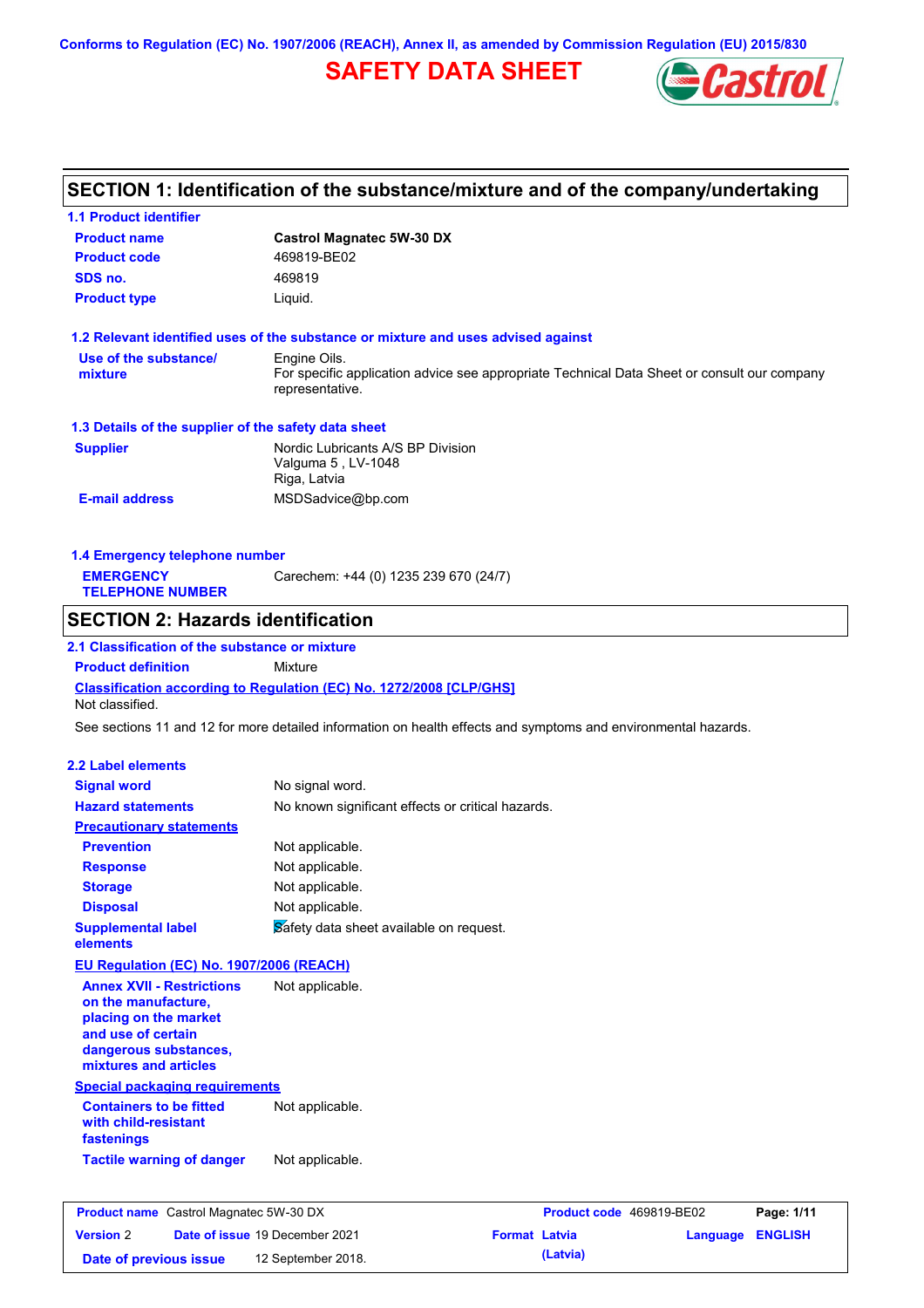## **SECTION 2: Hazards identification**

| 2.3 Other hazards                                                                                                        |                                                                                                                                                                                                                          |
|--------------------------------------------------------------------------------------------------------------------------|--------------------------------------------------------------------------------------------------------------------------------------------------------------------------------------------------------------------------|
| <b>Results of PBT and vPvB</b><br>assessment                                                                             | Product does not meet the criteria for PBT or vPvB according to Regulation (EC) No. 1907/2006,<br>Annex XIII.                                                                                                            |
| <b>Product meets the criteria</b><br>for PBT or vPvB according<br>to Regulation (EC) No.<br><b>1907/2006, Annex XIII</b> | This mixture does not contain any substances that are assessed to be a PBT or a vPvB.                                                                                                                                    |
| Other hazards which do<br>not result in classification                                                                   | Defatting to the skin.<br>USED ENGINE OILS<br>Used engine oil may contain hazardous components which have the potential to cause skin<br>cancer.<br>See Toxicological Information, section 11 of this Safety Data Sheet. |

### **SECTION 3: Composition/information on ingredients**

#### **3.2 Mixtures**

#### Mixture **Product definition**

Highly refined base oil (IP 346 DMSO extract < 3%). Proprietary performance additives.

| <b>Product/ingredient</b><br>name                                    | <b>Identifiers</b>                                                                     | $\frac{9}{6}$ | <b>Regulation (EC) No.</b><br>1272/2008 [CLP] | <b>Type</b> |
|----------------------------------------------------------------------|----------------------------------------------------------------------------------------|---------------|-----------------------------------------------|-------------|
| $\mathsf{Distillates}$ (petroleum), hydrotreated<br>heavy paraffinic | REACH #: 01-2119484627-25<br>EC: $265-157-1$<br>CAS: 64742-54-7<br>Index: 649-467-00-8 | $≥50 - ≤75$   | Asp. Tox. 1, H304                             | [1] [2]     |
| Distillates (petroleum), hydrotreated<br>heavy paraffinic            | REACH #: 01-2119484627-25<br>EC: 265-157-1<br>CAS: 64742-54-7<br>Index: 649-467-00-8   | $≥10 - ≤25$   | Not classified.                               | $[2]$       |
| Distillates (petroleum), solvent-<br>dewaxed heavy paraffinic        | EC: $265-169-7$<br>CAS: 64742-65-0<br>Index: 649-474-00-6                              | ≥10 - ≤25     | Not classified.                               | $[2]$       |

**See Section 16 for the full text of the H statements declared above.**

#### **Type**

[1] Substance classified with a health or environmental hazard

[2] Substance with a workplace exposure limit

[3] Substance meets the criteria for PBT according to Regulation (EC) No. 1907/2006, Annex XIII

[4] Substance meets the criteria for vPvB according to Regulation (EC) No. 1907/2006, Annex XIII

[5] Substance of equivalent concern

[6] Additional disclosure due to company policy

Occupational exposure limits, if available, are listed in Section 8.

### **SECTION 4: First aid measures**

#### **4.1 Description of first aid measures**

| Eye contact                       | In case of contact, immediately flush eyes with plenty of water for at least 15 minutes. Eyelids<br>should be held away from the eyeball to ensure thorough rinsing. Check for and remove any<br>contact lenses. Get medical attention. |
|-----------------------------------|-----------------------------------------------------------------------------------------------------------------------------------------------------------------------------------------------------------------------------------------|
| <b>Skin contact</b>               | Wash skin thoroughly with soap and water or use recognised skin cleanser. Remove<br>contaminated clothing and shoes. Wash clothing before reuse. Clean shoes thoroughly before<br>reuse. Get medical attention if irritation develops.  |
| <b>Inhalation</b>                 | Winhaled, remove to fresh air. Get medical attention if symptoms occur.                                                                                                                                                                 |
| <b>Ingestion</b>                  | Do not induce vomiting unless directed to do so by medical personnel. Get medical attention if<br>symptoms occur.                                                                                                                       |
| <b>Protection of first-aiders</b> | No action shall be taken involving any personal risk or without suitable training.                                                                                                                                                      |

#### **4.2 Most important symptoms and effects, both acute and delayed**

See Section 11 for more detailed information on health effects and symptoms.

#### **Potential acute health effects**

| Vapour inhalation under ambient conditions is not normally a problem due to low vapour<br><b>Inhalation</b><br>pressure. |                                                               |                      |          |                          |                |
|--------------------------------------------------------------------------------------------------------------------------|---------------------------------------------------------------|----------------------|----------|--------------------------|----------------|
| Ingestion                                                                                                                | No known significant effects or critical hazards.             |                      |          |                          |                |
| <b>Skin contact</b>                                                                                                      | Defatting to the skin. May cause skin dryness and irritation. |                      |          |                          |                |
|                                                                                                                          | <b>Product name</b> Castrol Magnatec 5W-30 DX                 |                      |          | Product code 469819-BE02 | Page: 2/11     |
| <b>Version 2</b>                                                                                                         | Date of issue 19 December 2021                                | <b>Format Latvia</b> |          | Language                 | <b>ENGLISH</b> |
| Date of previous issue                                                                                                   | 12 September 2018.                                            |                      | (Latvia) |                          |                |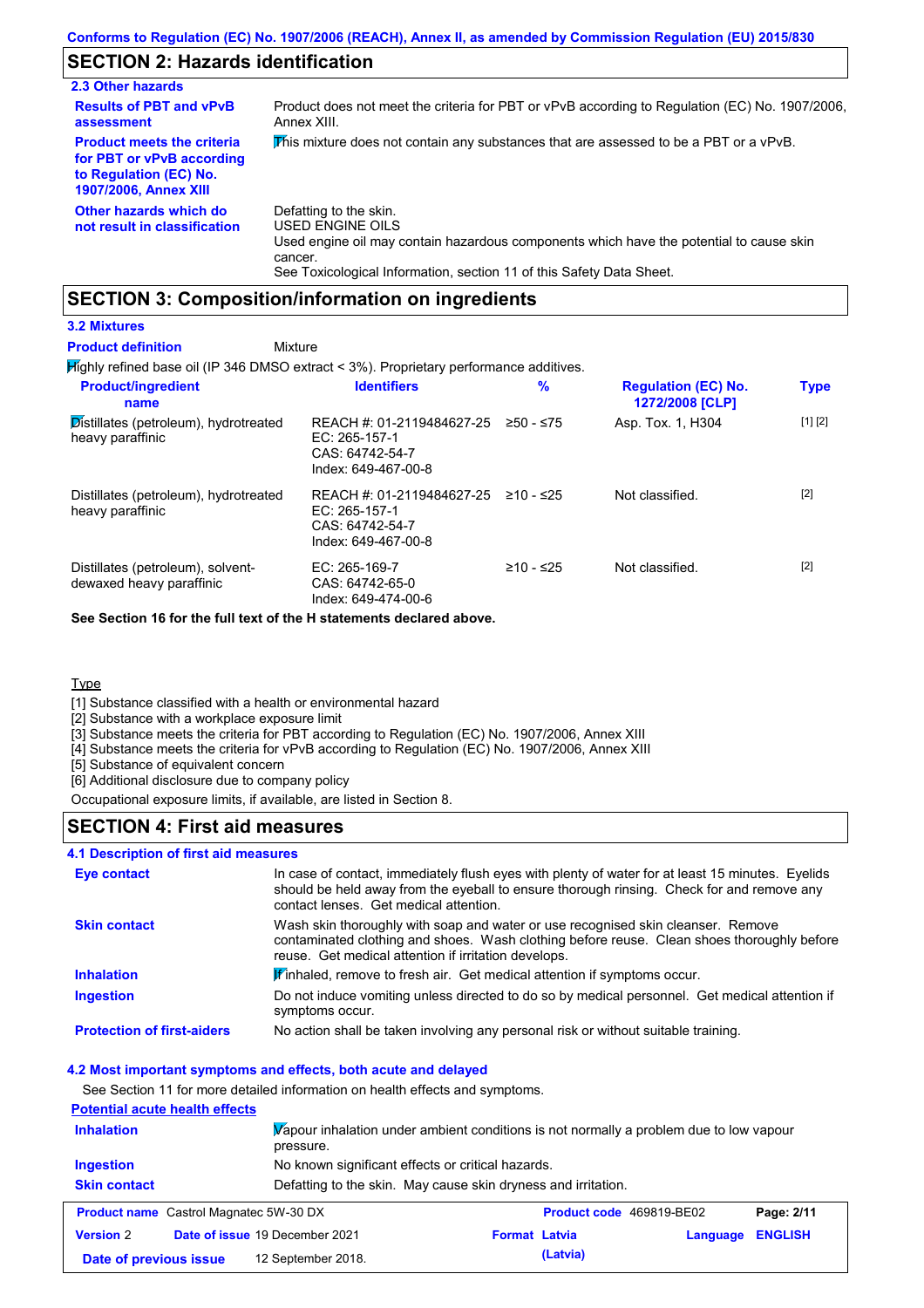## **SECTION 4: First aid measures**

| <b>Eye contact</b>  | No known significant effects or critical hazards.                                                                 |
|---------------------|-------------------------------------------------------------------------------------------------------------------|
|                     | Delayed and immediate effects as well as chronic effects from short and long-term exposure                        |
| <b>Inhalation</b>   | Overexposure to the inhalation of airborne droplets or aerosols may cause irritation of the<br>respiratory tract. |
| <b>Ingestion</b>    | Ingestion of large quantities may cause nausea and diarrhoea.                                                     |
| <b>Skin contact</b> | Prolonged or repeated contact can defat the skin and lead to irritation and/or dermatitis.                        |
| Eye contact         | Potential risk of transient stinging or redness if accidental eye contact occurs.                                 |

#### **4.3 Indication of any immediate medical attention and special treatment needed**

Notes to physician **Treatment should in general be symptomatic and directed to relieving any effects.** 

### **SECTION 5: Firefighting measures**

| 5.1 Extinguishing media                                   |                                                                                                                                                                                                                                                                                                                                                                   |
|-----------------------------------------------------------|-------------------------------------------------------------------------------------------------------------------------------------------------------------------------------------------------------------------------------------------------------------------------------------------------------------------------------------------------------------------|
| <b>Suitable extinguishing</b><br>media                    | In case of fire, use foam, dry chemical or carbon dioxide extinguisher or spray.                                                                                                                                                                                                                                                                                  |
| Unsuitable extinguishing<br>media                         | Do not use water jet. The use of a water jet may cause the fire to spread by splashing the<br>burning product.                                                                                                                                                                                                                                                    |
| 5.2 Special hazards arising from the substance or mixture |                                                                                                                                                                                                                                                                                                                                                                   |
| <b>Hazards from the</b><br>substance or mixture           | In a fire or if heated, a pressure increase will occur and the container may burst.                                                                                                                                                                                                                                                                               |
| <b>Hazardous combustion</b>                               | Combustion products may include the following:                                                                                                                                                                                                                                                                                                                    |
| products                                                  | carbon oxides (CO, CO <sub>2</sub> ) (carbon monoxide, carbon dioxide)                                                                                                                                                                                                                                                                                            |
| 5.3 Advice for firefighters                               |                                                                                                                                                                                                                                                                                                                                                                   |
| <b>Special precautions for</b><br>fire-fighters           | No action shall be taken involving any personal risk or without suitable training. Promptly<br>isolate the scene by removing all persons from the vicinity of the incident if there is a fire.                                                                                                                                                                    |
| <b>Special protective</b><br>equipment for fire-fighters  | Fire-fighters should wear appropriate protective equipment and self-contained breathing<br>apparatus (SCBA) with a full face-piece operated in positive pressure mode. Clothing for fire-<br>fighters (including helmets, protective boots and gloves) conforming to European standard EN<br>469 will provide a basic level of protection for chemical incidents. |

### **SECTION 6: Accidental release measures**

|                                                          | 6.1 Personal precautions, protective equipment and emergency procedures                                                                                                                                                                                                                                                                                                                        |
|----------------------------------------------------------|------------------------------------------------------------------------------------------------------------------------------------------------------------------------------------------------------------------------------------------------------------------------------------------------------------------------------------------------------------------------------------------------|
| For non-emergency<br>personnel                           | No action shall be taken involving any personal risk or without suitable training. Evacuate<br>surrounding areas. Keep unnecessary and unprotected personnel from entering. Do not touch<br>or walk through spilt material. Floors may be slippery; use care to avoid falling. Put on<br>appropriate personal protective equipment.                                                            |
| For emergency responders                                 | If specialised clothing is required to deal with the spillage, take note of any information in<br>Section 8 on suitable and unsuitable materials. See also the information in "For non-<br>emergency personnel".                                                                                                                                                                               |
| <b>6.2 Environmental</b><br>precautions                  | Avoid dispersal of spilt material and runoff and contact with soil, waterways, drains and sewers.<br>Inform the relevant authorities if the product has caused environmental pollution (sewers,<br>waterways, soil or air).                                                                                                                                                                    |
| 6.3 Methods and material for containment and cleaning up |                                                                                                                                                                                                                                                                                                                                                                                                |
| <b>Small spill</b>                                       | Stop leak if without risk. Move containers from spill area. Absorb with an inert material and<br>place in an appropriate waste disposal container. Dispose of via a licensed waste disposal<br>contractor.                                                                                                                                                                                     |
| <b>Large spill</b>                                       | Stop leak if without risk. Move containers from spill area. Prevent entry into sewers, water<br>courses, basements or confined areas. Contain and collect spillage with non-combustible,<br>absorbent material e.g. sand, earth, vermiculite or diatomaceous earth and place in container<br>for disposal according to local regulations. Dispose of via a licensed waste disposal contractor. |
| 6.4 Reference to other<br><b>sections</b>                | See Section 1 for emergency contact information.<br>See Section 5 for firefighting measures.                                                                                                                                                                                                                                                                                                   |
|                                                          | See Section 8 for information on appropriate personal protective equipment.                                                                                                                                                                                                                                                                                                                    |
|                                                          | See Section 12 for environmental precautions.                                                                                                                                                                                                                                                                                                                                                  |
|                                                          | See Section 13 for additional waste treatment information.                                                                                                                                                                                                                                                                                                                                     |
|                                                          |                                                                                                                                                                                                                                                                                                                                                                                                |

| <b>Product name</b> Castrol Magnatec 5W-30 DX |  | <b>Product code</b> 469819-BE02       |                      | Page: 3/11 |                         |  |
|-----------------------------------------------|--|---------------------------------------|----------------------|------------|-------------------------|--|
| <b>Version 2</b>                              |  | <b>Date of issue 19 December 2021</b> | <b>Format Latvia</b> |            | <b>Language ENGLISH</b> |  |
| Date of previous issue                        |  | 12 September 2018.                    |                      | (Latvia)   |                         |  |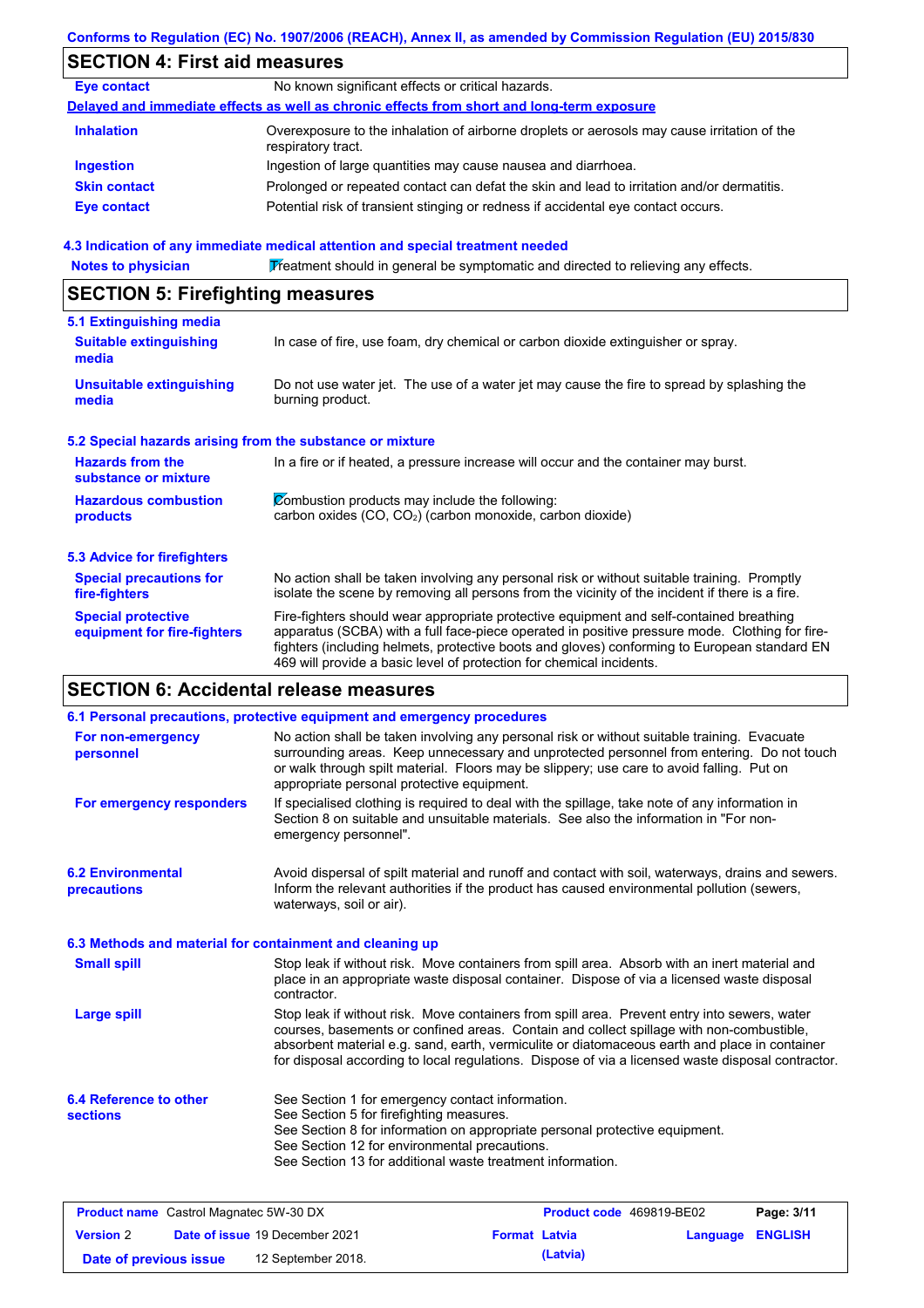### **SECTION 7: Handling and storage**

| 7.1 Precautions for safe handling                                                    |                                                                                                                                                                                                                                                                                                                                                                                                                                                                                          |
|--------------------------------------------------------------------------------------|------------------------------------------------------------------------------------------------------------------------------------------------------------------------------------------------------------------------------------------------------------------------------------------------------------------------------------------------------------------------------------------------------------------------------------------------------------------------------------------|
| <b>Protective measures</b>                                                           | Put on appropriate personal protective equipment.                                                                                                                                                                                                                                                                                                                                                                                                                                        |
| <b>Advice on general</b><br>occupational hygiene                                     | Eating, drinking and smoking should be prohibited in areas where this material is handled,<br>stored and processed. Wash thoroughly after handling. Remove contaminated clothing and<br>protective equipment before entering eating areas. See also Section 8 for additional<br>information on hygiene measures.                                                                                                                                                                         |
| <b>7.2 Conditions for safe</b><br>storage, including any<br><i>incompatibilities</i> | Store in accordance with local regulations. Store in a dry, cool and well-ventilated area, away<br>from incompatible materials (see Section 10). Keep away from heat and direct sunlight. Keep<br>container tightly closed and sealed until ready for use. Containers that have been opened must<br>be carefully resealed and kept upright to prevent leakage. Store and use only in equipment/<br>containers designed for use with this product. Do not store in unlabelled containers. |
| <b>Not suitable</b>                                                                  | Prolonged exposure to elevated temperature                                                                                                                                                                                                                                                                                                                                                                                                                                               |
| 7.3 Specific end use(s)                                                              |                                                                                                                                                                                                                                                                                                                                                                                                                                                                                          |
| <b>Recommendations</b>                                                               | See section 1.2 and Exposure scenarios in annex, if applicable.                                                                                                                                                                                                                                                                                                                                                                                                                          |
|                                                                                      | <b>SECTION 8: Exposure controls/personal protection</b>                                                                                                                                                                                                                                                                                                                                                                                                                                  |
| <b>8.1 Control parameters</b>                                                        |                                                                                                                                                                                                                                                                                                                                                                                                                                                                                          |

### **Product/ingredient name Exposure limit values** Whilst specific OELs for certain components may be shown in this section, other components may be present in any mist, **Occupational exposure limits** No exposure limit value known. Distillates (petroleum), hydrotreated heavy paraffinic **Ministers Cabinet Regulations Nr.325 - AER (Latvia).** TWA: 5 mg/m³ 8 hours. Issued/Revised: 5/2007 Distillates (petroleum), hydrotreated heavy paraffinic **Ministers Cabinet Regulations Nr.325 - AER (Latvia).** TWA: 5 mg/m<sup>3</sup> 8 hours. Issued/Revised: 5/2007 Distillates (petroleum), solvent-dewaxed heavy paraffinic **Ministers Cabinet Regulations Nr.325 - AER (Latvia).** TWA: 5 mg/m³ 8 hours. Issued/Revised: 5/2007

vapour or dust produced. Therefore, the specific OELs may not be applicable to the product as a whole and are provided for guidance only.

**Recommended monitoring procedures**

If this product contains ingredients with exposure limits, personal, workplace atmosphere or biological monitoring may be required to determine the effectiveness of the ventilation or other control measures and/or the necessity to use respiratory protective equipment. Reference should be made to monitoring standards, such as the following: European Standard EN 689 (Workplace atmospheres - Guidance for the assessment of exposure by inhalation to chemical agents for comparison with limit values and measurement strategy) European Standard EN 14042 (Workplace atmospheres - Guide for the application and use of procedures for the assessment of exposure to chemical and biological agents) European Standard EN 482 (Workplace atmospheres - General requirements for the performance of procedures for the measurement of chemical agents) Reference to national guidance documents for methods for the determination of hazardous substances will also be required.

#### **Derived No Effect Level**

No DNELs/DMELs available.

#### **Predicted No Effect Concentration**

No PNECs available

#### **8.2 Exposure controls**

| <b>Appropriate engineering</b><br><b>controls</b> | Provide exhaust ventilation or other engineering controls to keep the relevant airborne<br>concentrations below their respective occupational exposure limits. |
|---------------------------------------------------|----------------------------------------------------------------------------------------------------------------------------------------------------------------|
|                                                   | All activities involving chemicals should be assessed for their risks to health, to ensure                                                                     |
|                                                   |                                                                                                                                                                |
|                                                   | exposures are adequately controlled. Personal protective equipment should only be considered                                                                   |
|                                                   | after other forms of control measures (e.g. engineering controls) have been suitably evaluated.                                                                |
|                                                   | Personal protective equipment should conform to appropriate standards, be suitable for use, be                                                                 |
|                                                   | kept in good condition and properly maintained.                                                                                                                |
|                                                   | Your supplier of personal protective equipment should be consulted for advice on selection and                                                                 |
|                                                   | appropriate standards. For further information contact your national organisation for standards.                                                               |
|                                                   | The final choice of protective equipment will depend upon a risk assessment. It is important to                                                                |
|                                                   | ensure that all items of personal protective equipment are compatible.                                                                                         |

#### **Individual protection measures**

| <b>Product name</b> Castrol Magnatec 5W-30 DX |  | <b>Product code</b> 469819-BE02       |                      | Page: 4/11 |                         |  |
|-----------------------------------------------|--|---------------------------------------|----------------------|------------|-------------------------|--|
| <b>Version 2</b>                              |  | <b>Date of issue 19 December 2021</b> | <b>Format Latvia</b> |            | <b>Language ENGLISH</b> |  |
| Date of previous issue                        |  | 12 September 2018.                    |                      | (Latvia)   |                         |  |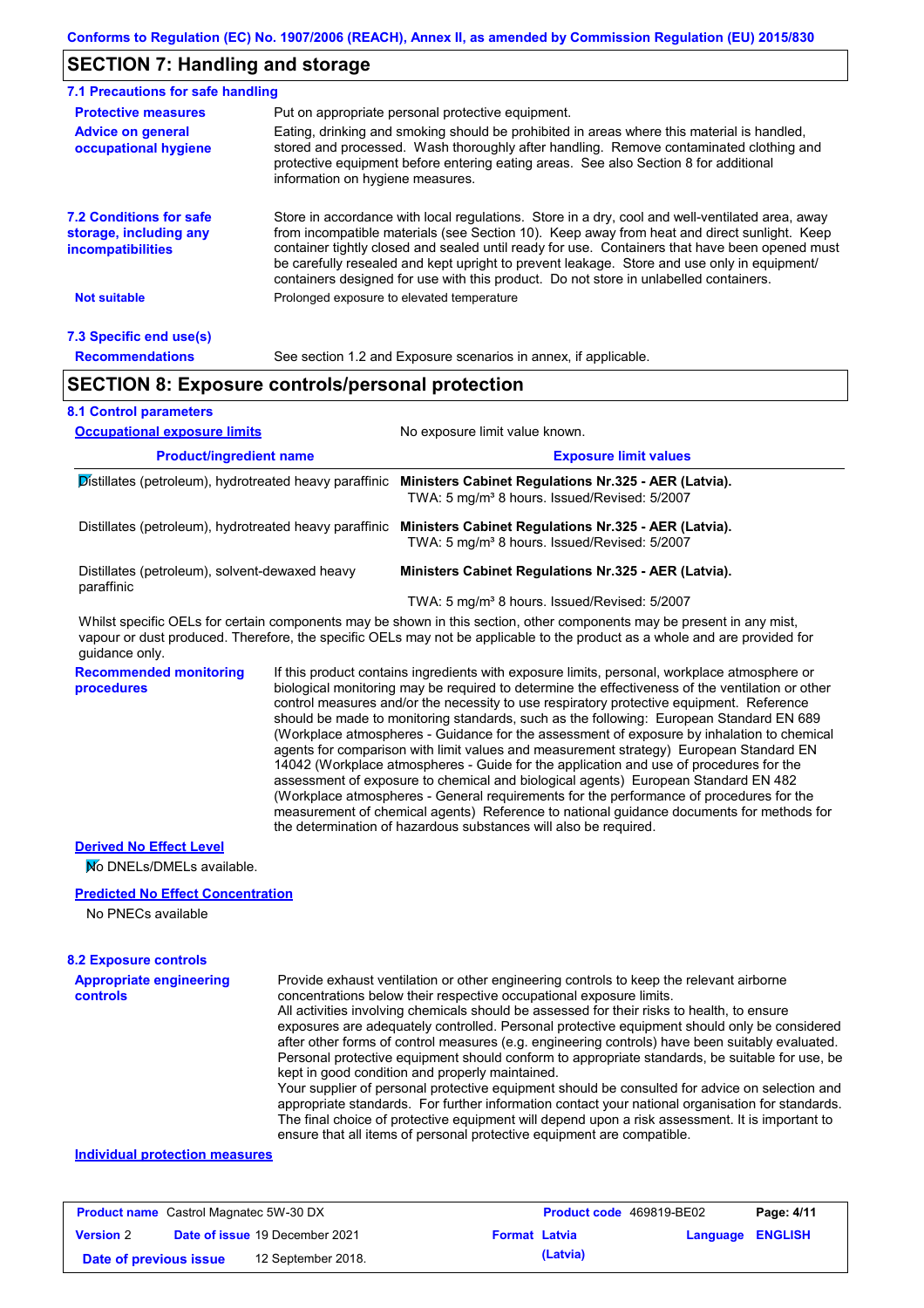# **SECTION 8: Exposure controls/personal protection**

| <b>Hygiene measures</b>       | Wash hands, forearms and face thoroughly after handling chemical products, before eating,<br>smoking and using the lavatory and at the end of the working period. Ensure that eyewash<br>stations and safety showers are close to the workstation location.                                                                                                                                                                                                                                                                                                                                                                                       |
|-------------------------------|---------------------------------------------------------------------------------------------------------------------------------------------------------------------------------------------------------------------------------------------------------------------------------------------------------------------------------------------------------------------------------------------------------------------------------------------------------------------------------------------------------------------------------------------------------------------------------------------------------------------------------------------------|
| <b>Respiratory protection</b> | In case of insufficient ventilation, wear suitable respiratory equipment.<br>The correct choice of respiratory protection depends upon the chemicals being handled, the<br>conditions of work and use, and the condition of the respiratory equipment. Safety procedures<br>should be developed for each intended application. Respiratory protection equipment should<br>therefore be chosen in consultation with the supplier/manufacturer and with a full assessment<br>of the working conditions.                                                                                                                                             |
| <b>Eye/face protection</b>    | Safety glasses with side shields.                                                                                                                                                                                                                                                                                                                                                                                                                                                                                                                                                                                                                 |
| <b>Skin protection</b>        |                                                                                                                                                                                                                                                                                                                                                                                                                                                                                                                                                                                                                                                   |
| <b>Hand protection</b>        | <b>General Information:</b>                                                                                                                                                                                                                                                                                                                                                                                                                                                                                                                                                                                                                       |
|                               | Because specific work environments and material handling practices vary, safety procedures<br>should be developed for each intended application. The correct choice of protective gloves<br>depends upon the chemicals being handled, and the conditions of work and use. Most gloves<br>provide protection for only a limited time before they must be discarded and replaced (even the<br>best chemically resistant gloves will break down after repeated chemical exposures).                                                                                                                                                                  |
|                               | Gloves should be chosen in consultation with the supplier / manufacturer and taking account of<br>a full assessment of the working conditions.                                                                                                                                                                                                                                                                                                                                                                                                                                                                                                    |
|                               | Recommended: Nitrile gloves.<br><b>Breakthrough time:</b>                                                                                                                                                                                                                                                                                                                                                                                                                                                                                                                                                                                         |
|                               | Breakthrough time data are generated by glove manufacturers under laboratory test conditions<br>and represent how long a glove can be expected to provide effective permeation resistance. It<br>is important when following breakthrough time recommendations that actual workplace<br>conditions are taken into account. Always consult with your glove supplier for up-to-date<br>technical information on breakthrough times for the recommended glove type.<br>Our recommendations on the selection of gloves are as follows:                                                                                                                |
|                               | Continuous contact:                                                                                                                                                                                                                                                                                                                                                                                                                                                                                                                                                                                                                               |
|                               | Gloves with a minimum breakthrough time of 240 minutes, or >480 minutes if suitable gloves<br>can be obtained.<br>If suitable gloves are not available to offer that level of protection, gloves with shorter<br>breakthrough times may be acceptable as long as appropriate glove maintenance and<br>replacement regimes are determined and adhered to.                                                                                                                                                                                                                                                                                          |
|                               | Short-term / splash protection:                                                                                                                                                                                                                                                                                                                                                                                                                                                                                                                                                                                                                   |
|                               | Recommended breakthrough times as above.<br>It is recognised that for short-term, transient exposures, gloves with shorter breakthrough times<br>may commonly be used. Therefore, appropriate maintenance and replacement regimes must<br>be determined and rigorously followed.                                                                                                                                                                                                                                                                                                                                                                  |
|                               | <b>Glove Thickness:</b>                                                                                                                                                                                                                                                                                                                                                                                                                                                                                                                                                                                                                           |
|                               | For general applications, we recommend gloves with a thickness typically greater than 0.35 mm.                                                                                                                                                                                                                                                                                                                                                                                                                                                                                                                                                    |
|                               | It should be emphasised that glove thickness is not necessarily a good predictor of glove<br>resistance to a specific chemical, as the permeation efficiency of the glove will be dependent<br>on the exact composition of the glove material. Therefore, glove selection should also be based<br>on consideration of the task requirements and knowledge of breakthrough times.<br>Glove thickness may also vary depending on the glove manufacturer, the glove type and the<br>glove model. Therefore, the manufacturers' technical data should always be taken into account<br>to ensure selection of the most appropriate glove for the task. |
|                               | Note: Depending on the activity being conducted, gloves of varying thickness may be required<br>for specific tasks. For example:                                                                                                                                                                                                                                                                                                                                                                                                                                                                                                                  |
|                               | • Thinner gloves (down to 0.1 mm or less) may be required where a high degree of manual<br>dexterity is needed. However, these gloves are only likely to give short duration protection and<br>would normally be just for single use applications, then disposed of.                                                                                                                                                                                                                                                                                                                                                                              |
|                               | • Thicker gloves (up to 3 mm or more) may be required where there is a mechanical (as well<br>as a chemical) risk i.e. where there is abrasion or puncture potential.                                                                                                                                                                                                                                                                                                                                                                                                                                                                             |
|                               |                                                                                                                                                                                                                                                                                                                                                                                                                                                                                                                                                                                                                                                   |

| <b>Product name</b> Castrol Magnatec 5W-30 DX |                                       |                      | <b>Product code</b> 469819-BE02 |                  | Page: 5/11 |
|-----------------------------------------------|---------------------------------------|----------------------|---------------------------------|------------------|------------|
| <b>Version 2</b>                              | <b>Date of issue 19 December 2021</b> | <b>Format Latvia</b> |                                 | Language ENGLISH |            |
| Date of previous issue                        | 12 September 2018.                    |                      | (Latvia)                        |                  |            |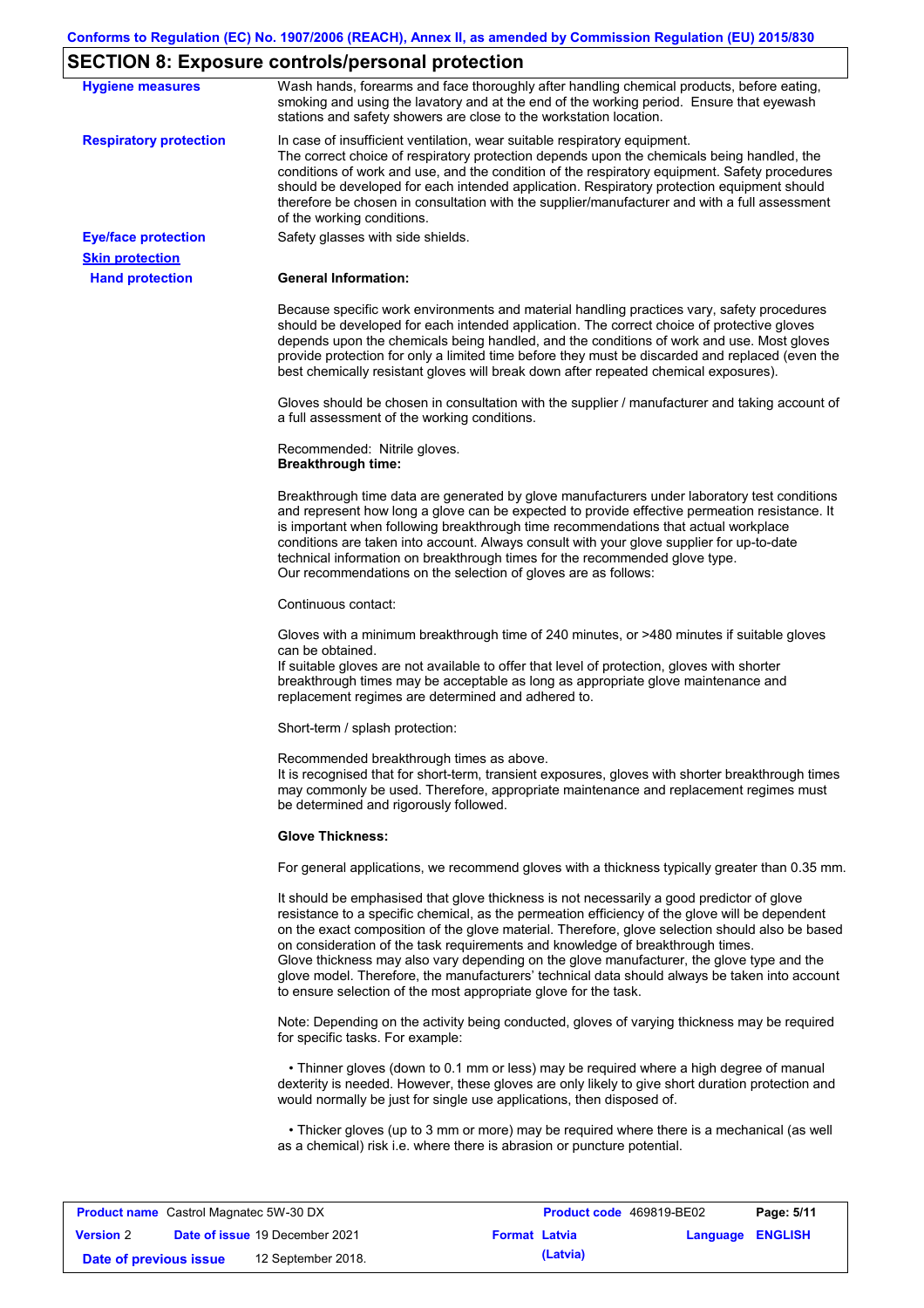## **SECTION 8: Exposure controls/personal protection**

| <b>Skin and body</b>                             | Use of protective clothing is good industrial practice.                                                                                                                                                                                                                                                                                                                                                               |
|--------------------------------------------------|-----------------------------------------------------------------------------------------------------------------------------------------------------------------------------------------------------------------------------------------------------------------------------------------------------------------------------------------------------------------------------------------------------------------------|
|                                                  | Personal protective equipment for the body should be selected based on the task being<br>performed and the risks involved and should be approved by a specialist before handling this<br>product.                                                                                                                                                                                                                     |
|                                                  | Cotton or polyester/cotton overalls will only provide protection against light superficial<br>contamination that will not soak through to the skin. Overalls should be laundered on a regular<br>basis. When the risk of skin exposure is high (e.g. when cleaning up spillages or if there is a<br>risk of splashing) then chemical resistant aprons and/or impervious chemical suits and boots<br>will be required. |
| <b>Refer to standards:</b>                       | Respiratory protection: EN 529<br>Gloves: EN 420, EN 374<br>Eye protection: EN 166<br>Filtering half-mask: EN 149<br>Filtering half-mask with valve: EN 405<br>Half-mask: EN 140 plus filter<br>Full-face mask: EN 136 plus filter<br>Particulate filters: EN 143<br>Gas/combined filters: EN 14387                                                                                                                   |
| <b>Environmental exposure</b><br><b>controls</b> | Emissions from ventilation or work process equipment should be checked to ensure they<br>comply with the requirements of environmental protection legislation. In some cases, fume<br>scrubbers, filters or engineering modifications to the process equipment will be necessary to<br>reduce emissions to acceptable levels.                                                                                         |

## **SECTION 9: Physical and chemical properties**

The conditions of measurement of all properties are at standard temperature and pressure unless otherwise indicated.

#### **9.1 Information on basic physical and chemical properties**

| <b>Appearance</b>                                      |                                              |
|--------------------------------------------------------|----------------------------------------------|
| <b>Physical state</b>                                  | Liquid.                                      |
| <b>Colour</b>                                          | Amber. [Light]                               |
| <b>Odour</b>                                           | Not available.                               |
| <b>Odour threshold</b>                                 | Not available.                               |
| рH                                                     | Mot applicable.                              |
| <b>Melting point/freezing point</b>                    | Not available.                               |
| Initial boiling point and boiling<br>range             | Not available.                               |
| <b>Pour point</b>                                      | $\overline{45}$ °C                           |
| <b>Flash point</b>                                     | Closed cup: 203°C (397.4°F) [Pensky-Martens] |
| <b>Evaporation rate</b>                                | Not available.                               |
| <b>Flammability (solid, gas)</b>                       | Not available.                               |
| <b>Upper/lower flammability or</b><br>explosive limits | Not available.                               |
| <b>Vapour pressure</b>                                 | Not available.                               |
|                                                        | Vapour Pressure at 20°C                      |

|                                                    |                                                                         | Vapour Pressure at 20°C |         |                      | Vapour pressure at 50°C |                          |               |                |  |
|----------------------------------------------------|-------------------------------------------------------------------------|-------------------------|---------|----------------------|-------------------------|--------------------------|---------------|----------------|--|
|                                                    | Ingredient name mm Hg   kPa                                             |                         |         | <b>Method</b>        | mm<br>Hg                | kPa                      | <b>Method</b> |                |  |
|                                                    | Distillates (petroleum),<br>hydrotreated heavy<br>paraffinic            | < 0.08                  | < 0.011 | <b>ASTM D 5191</b>   |                         |                          |               |                |  |
|                                                    | Distillates (petroleum),<br>hydrotreated heavy<br>paraffinic            | < 0.08                  | < 0.011 | <b>ASTM D 5191</b>   |                         |                          |               |                |  |
|                                                    | Distillates (petroleum),<br>solvent-dewaxed<br>heavy paraffinic         | < 0.08                  | < 0.011 | <b>ASTM D 5191</b>   |                         |                          |               |                |  |
| <b>Vapour density</b>                              | Not available.                                                          |                         |         |                      |                         |                          |               |                |  |
| <b>Relative density</b>                            | Not available.                                                          |                         |         |                      |                         |                          |               |                |  |
| <b>Density</b>                                     | $<$ 1000 kg/m <sup>3</sup> (<1 g/cm <sup>3</sup> ) at 15 <sup>°</sup> C |                         |         |                      |                         |                          |               |                |  |
| <b>Solubility(ies)</b>                             | insoluble in water.                                                     |                         |         |                      |                         |                          |               |                |  |
| <b>Partition coefficient: n-octanol/</b><br>water  | Mot applicable.                                                         |                         |         |                      |                         |                          |               |                |  |
| <b>Auto-ignition temperature</b>                   | Not available.                                                          |                         |         |                      |                         |                          |               |                |  |
| <b>Product name</b> Castrol Magnatec 5W-30 DX      |                                                                         |                         |         |                      |                         | Product code 469819-BE02 |               | Page: 6/11     |  |
| <b>Version 2</b><br>Date of issue 19 December 2021 |                                                                         |                         |         | <b>Format Latvia</b> |                         |                          | Language      | <b>ENGLISH</b> |  |
| Date of previous issue                             | 12 September 2018.                                                      |                         |         | (Latvia)             |                         |                          |               |                |  |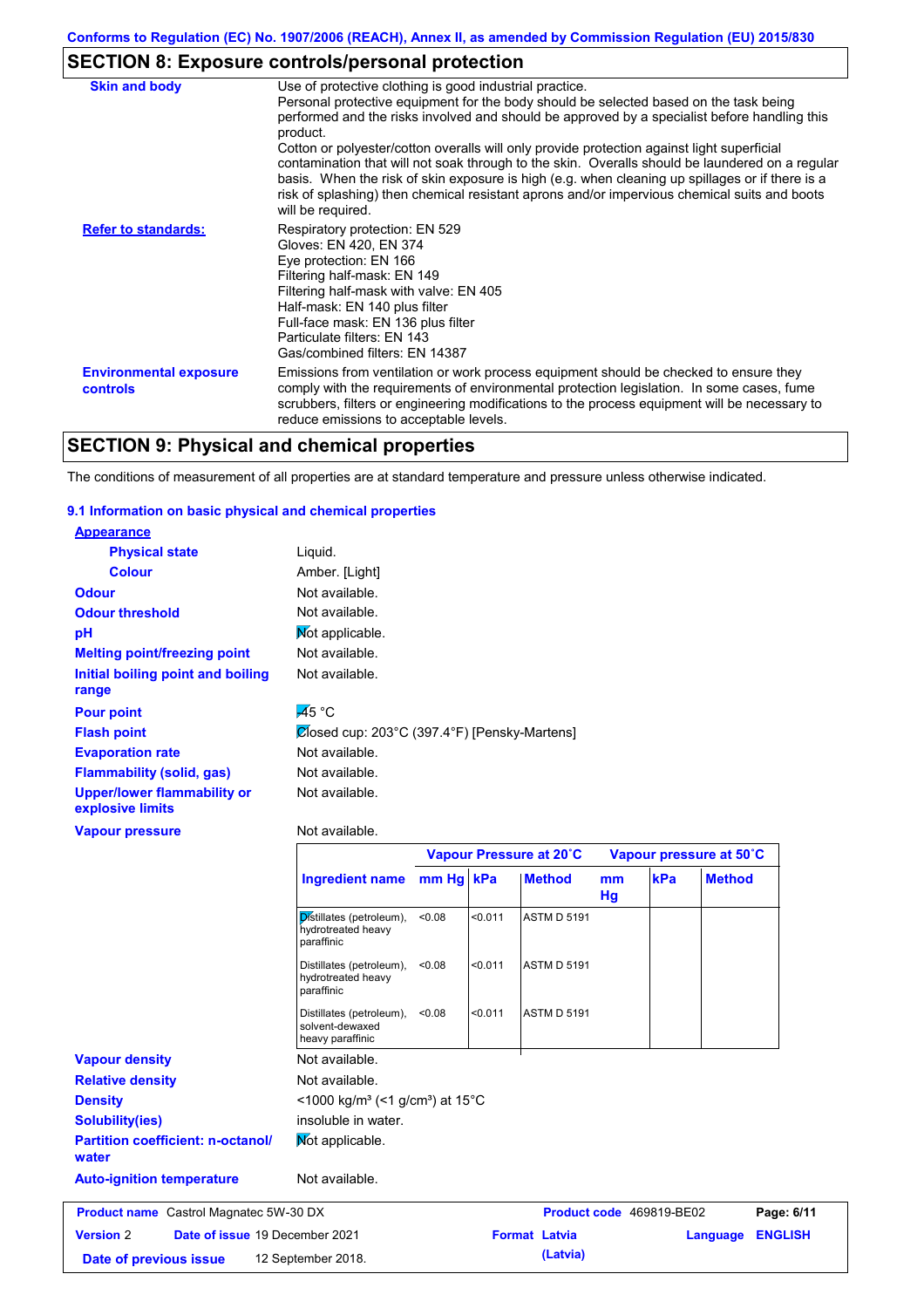## **SECTION 9: Physical and chemical properties**

| <b>Decomposition temperature</b> | Not available.                                                                                                                             |
|----------------------------------|--------------------------------------------------------------------------------------------------------------------------------------------|
| <b>Viscosity</b>                 | Kinematic: 63.9 mm <sup>2</sup> /s (63.9 cSt) at 40 $^{\circ}$ C<br>Kinematic: 11.2 to 11.7 mm <sup>2</sup> /s (11.2 to 11.7 cSt) at 100°C |
| <b>Explosive properties</b>      | Not available.                                                                                                                             |
| <b>Oxidising properties</b>      | Not available.                                                                                                                             |
| <b>Particle characteristics</b>  |                                                                                                                                            |
| <b>Median particle size</b>      | <b>Not applicable.</b>                                                                                                                     |

**9.2 Other information**

No additional information.

| <b>SECTION 10: Stability and reactivity</b>       |                                                                                                                                                                         |  |  |  |
|---------------------------------------------------|-------------------------------------------------------------------------------------------------------------------------------------------------------------------------|--|--|--|
| <b>10.1 Reactivity</b>                            | No specific test data available for this product. Refer to Conditions to avoid and Incompatible<br>materials for additional information.                                |  |  |  |
| <b>10.2 Chemical stability</b>                    | The product is stable.                                                                                                                                                  |  |  |  |
| <b>10.3 Possibility of</b><br>hazardous reactions | Under normal conditions of storage and use, hazardous reactions will not occur.<br>Under normal conditions of storage and use, hazardous polymerisation will not occur. |  |  |  |
| <b>10.4 Conditions to avoid</b>                   | Avoid all possible sources of ignition (spark or flame).                                                                                                                |  |  |  |
| 10.5 Incompatible materials                       | Reactive or incompatible with the following materials: oxidising materials.                                                                                             |  |  |  |
| <b>10.6 Hazardous</b><br>decomposition products   | Under normal conditions of storage and use, hazardous decomposition products should not be<br>produced.                                                                 |  |  |  |

# **SECTION 11: Toxicological information**

| 11.1 Information on toxicological effects          |                                                                                                                                                                                                                                                                                                                                                                                                                 |                          |          |                |
|----------------------------------------------------|-----------------------------------------------------------------------------------------------------------------------------------------------------------------------------------------------------------------------------------------------------------------------------------------------------------------------------------------------------------------------------------------------------------------|--------------------------|----------|----------------|
| <b>Acute toxicity estimates</b>                    |                                                                                                                                                                                                                                                                                                                                                                                                                 |                          |          |                |
| Not available.                                     |                                                                                                                                                                                                                                                                                                                                                                                                                 |                          |          |                |
| <b>Information on likely</b><br>routes of exposure | Routes of entry anticipated: Dermal, Inhalation.                                                                                                                                                                                                                                                                                                                                                                |                          |          |                |
| <b>Potential acute health effects</b>              |                                                                                                                                                                                                                                                                                                                                                                                                                 |                          |          |                |
| <b>Inhalation</b>                                  | Vapour inhalation under ambient conditions is not normally a problem due to low vapour<br>pressure.                                                                                                                                                                                                                                                                                                             |                          |          |                |
| <b>Ingestion</b>                                   | No known significant effects or critical hazards.                                                                                                                                                                                                                                                                                                                                                               |                          |          |                |
| <b>Skin contact</b>                                | Defatting to the skin. May cause skin dryness and irritation.                                                                                                                                                                                                                                                                                                                                                   |                          |          |                |
| <b>Eye contact</b>                                 | No known significant effects or critical hazards.                                                                                                                                                                                                                                                                                                                                                               |                          |          |                |
|                                                    | <b>Symptoms related to the physical, chemical and toxicological characteristics</b>                                                                                                                                                                                                                                                                                                                             |                          |          |                |
| <b>Inhalation</b>                                  | No specific data.                                                                                                                                                                                                                                                                                                                                                                                               |                          |          |                |
| <b>Ingestion</b>                                   | No specific data.                                                                                                                                                                                                                                                                                                                                                                                               |                          |          |                |
| <b>Skin contact</b>                                | Adverse symptoms may include the following:<br>irritation<br>dryness<br>cracking                                                                                                                                                                                                                                                                                                                                |                          |          |                |
| <b>Eye contact</b>                                 | No specific data.                                                                                                                                                                                                                                                                                                                                                                                               |                          |          |                |
|                                                    | Delayed and immediate effects as well as chronic effects from short and long-term exposure                                                                                                                                                                                                                                                                                                                      |                          |          |                |
| <b>Inhalation</b>                                  | Overexposure to the inhalation of airborne droplets or aerosols may cause irritation of the<br>respiratory tract.                                                                                                                                                                                                                                                                                               |                          |          |                |
| <b>Ingestion</b>                                   | Ingestion of large quantities may cause nausea and diarrhoea.                                                                                                                                                                                                                                                                                                                                                   |                          |          |                |
| <b>Skin contact</b>                                | Prolonged or repeated contact can defat the skin and lead to irritation and/or dermatitis.                                                                                                                                                                                                                                                                                                                      |                          |          |                |
| <b>Eye contact</b>                                 | Potential risk of transient stinging or redness if accidental eye contact occurs.                                                                                                                                                                                                                                                                                                                               |                          |          |                |
| <b>Potential chronic health effects</b>            |                                                                                                                                                                                                                                                                                                                                                                                                                 |                          |          |                |
| General                                            | <b>USED ENGINE OILS</b><br>Combustion products resulting from the operation of internal combustion engines contaminate<br>engine oils during use. Used engine oil may contain hazardous components which have the<br>potential to cause skin cancer. Frequent or prolonged contact with all types and makes of used<br>engine oil must therefore be avoided and a high standard of personal hygiene maintained. |                          |          |                |
| <b>Product name</b> Castrol Magnatec 5W-30 DX      |                                                                                                                                                                                                                                                                                                                                                                                                                 | Product code 469819-BE02 |          | Page: 7/11     |
| <b>Version 2</b>                                   | Date of issue 19 December 2021                                                                                                                                                                                                                                                                                                                                                                                  | <b>Format Latvia</b>     | Language | <b>ENGLISH</b> |
| Date of previous issue                             | 12 September 2018.                                                                                                                                                                                                                                                                                                                                                                                              | (Latvia)                 |          |                |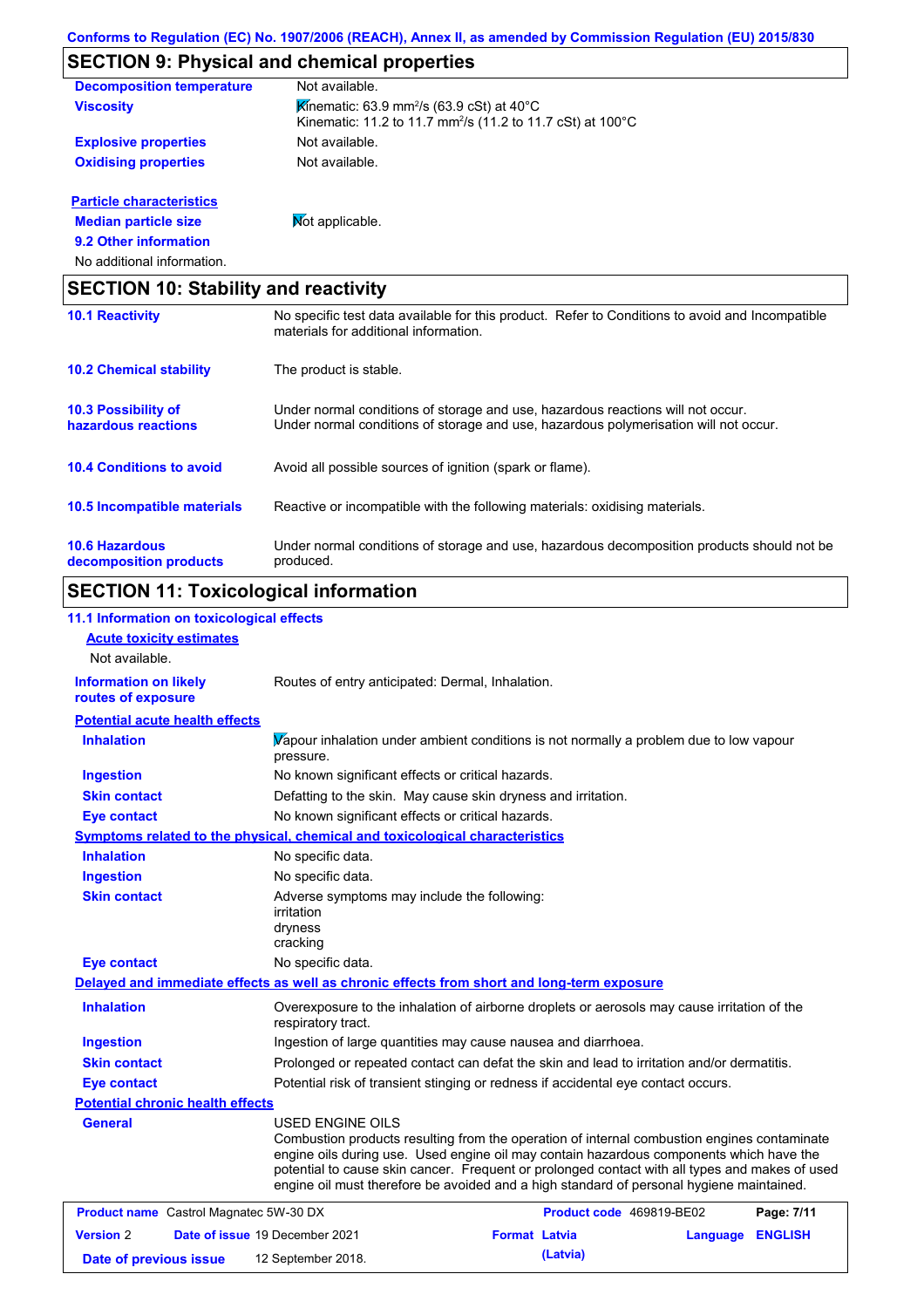## **SECTION 11: Toxicological information**

| <b>Carcinogenicity</b>       | No known significant effects or critical hazards. |
|------------------------------|---------------------------------------------------|
| <b>Mutagenicity</b>          | No known significant effects or critical hazards. |
| <b>Developmental effects</b> | No known significant effects or critical hazards. |
| <b>Fertility effects</b>     | No known significant effects or critical hazards. |

### **SECTION 12: Ecological information**

#### **12.1 Toxicity**

**Environmental hazards** Not classified as dangerous

#### **12.2 Persistence and degradability**

**Expected to be biodegradable.** 

#### **12.3 Bioaccumulative potential**

This product is not expected to bioaccumulate through food chains in the environment.

| <b>12.4 Mobility in soil</b>                            |                                                                      |
|---------------------------------------------------------|----------------------------------------------------------------------|
| <b>Soil/water partition</b><br><b>coefficient (Koc)</b> | Not available.                                                       |
| <b>Mobility</b>                                         | Spillages may penetrate the soil causing ground water contamination. |

#### **12.5 Results of PBT and vPvB assessment**

Product does not meet the criteria for PBT or vPvB according to Regulation (EC) No. 1907/2006, Annex XIII.

#### **12.6 Other adverse effects**

**Other ecological information**

Spills may form a film on water surfaces causing physical damage to organisms. Oxygen transfer could also be impaired.

### **SECTION 13: Disposal considerations**

#### **13.1 Waste treatment methods**

#### **Product**

**Methods of disposal**

Where possible, arrange for product to be recycled. Dispose of via an authorised person/ licensed waste disposal contractor in accordance with local regulations.

#### **European waste catalogue (EWC) Hazardous waste** Yes.

| Waste code | <b>Waste designation</b>                                        |
|------------|-----------------------------------------------------------------|
| 13 02 05*  | mineral-based non-chlorinated engine, gear and lubricating oils |

However, deviation from the intended use and/or the presence of any potential contaminants may require an alternative waste disposal code to be assigned by the end user.

| <b>Packaging</b>           |                                                                                                                                                                                                                                         |
|----------------------------|-----------------------------------------------------------------------------------------------------------------------------------------------------------------------------------------------------------------------------------------|
| <b>Methods of disposal</b> | Where possible, arrange for product to be recycled. Dispose of via an authorised person/<br>licensed waste disposal contractor in accordance with local regulations.                                                                    |
| <b>Special precautions</b> | This material and its container must be disposed of in a safe way. Empty containers or liners<br>may retain some product residues. Avoid dispersal of spilt material and runoff and contact with<br>soil, waterways, drains and sewers. |
| <b>References</b>          | Commission 2014/955/EU<br>Directive 2008/98/EC                                                                                                                                                                                          |

## **SECTION 14: Transport information**

|                                                                            | <b>ADR/RID</b>                                | <b>ADN</b>     | <b>IMDG</b>              | <b>IATA</b>                |
|----------------------------------------------------------------------------|-----------------------------------------------|----------------|--------------------------|----------------------------|
| 14.1 UN number                                                             | Not regulated.                                | Not regulated. | Not regulated.           | Not regulated.             |
| 14.2 UN proper<br>shipping name                                            |                                               |                |                          |                            |
| <b>14.3 Transport</b><br>hazard class(es)                                  |                                               |                |                          |                            |
|                                                                            |                                               |                |                          |                            |
|                                                                            | <b>Product name</b> Castrol Magnatec 5W-30 DX |                | Product code 469819-BE02 | Page: 8/11                 |
| Date of issue 19 December 2021<br><b>Version 2</b><br><b>Format Latvia</b> |                                               |                |                          | <b>ENGLISH</b><br>Language |
| Date of previous issue                                                     | 12 September 2018.                            |                | (Latvia)                 |                            |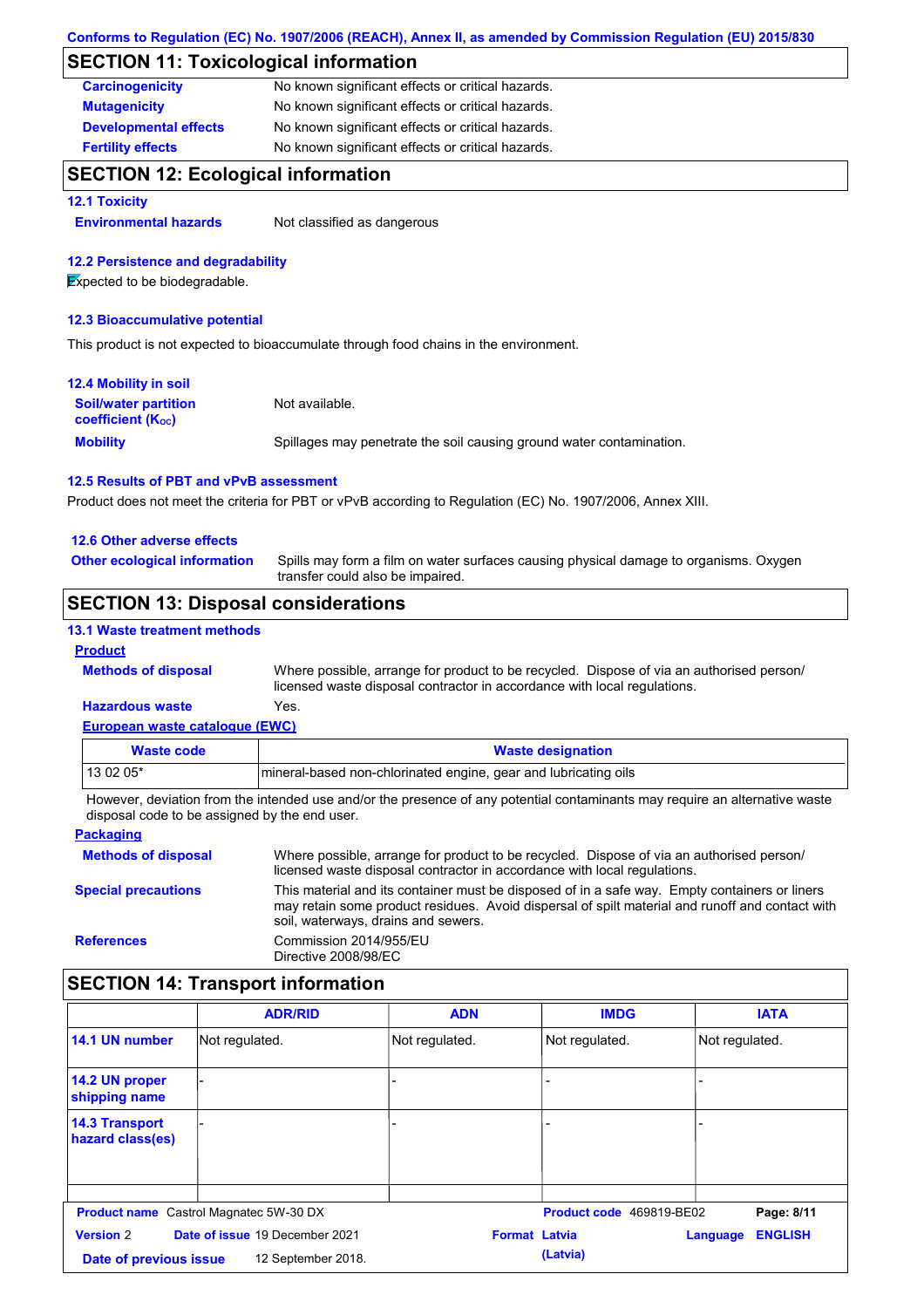## **SECTION 14: Transport information**

| 14.4 Packing<br>group                   |      |      |      |     |
|-----------------------------------------|------|------|------|-----|
| 14.5<br><b>Environmental</b><br>hazards | lNo. | lNo. | lNo. | No. |
| <b>Additional</b><br>information        |      |      |      |     |

**14.6 Special precautions for user** Not available.

Not available.

**14.7 Transport in bulk according to IMO instruments**

## **SECTION 15: Regulatory information**

|                                                                                                                                                          | 15.1 Safety, health and environmental regulations/legislation specific for the substance or mixture                            |
|----------------------------------------------------------------------------------------------------------------------------------------------------------|--------------------------------------------------------------------------------------------------------------------------------|
| EU Regulation (EC) No. 1907/2006 (REACH)                                                                                                                 |                                                                                                                                |
| <b>Annex XIV - List of substances subject to authorisation</b>                                                                                           |                                                                                                                                |
| <b>Annex XIV</b>                                                                                                                                         |                                                                                                                                |
| None of the components are listed.                                                                                                                       |                                                                                                                                |
| <b>Substances of very high concern</b>                                                                                                                   |                                                                                                                                |
| None of the components are listed.                                                                                                                       |                                                                                                                                |
| EU Regulation (EC) No. 1907/2006 (REACH)                                                                                                                 |                                                                                                                                |
| <b>Annex XVII - Restrictions</b><br>on the manufacture,<br>placing on the market<br>and use of certain<br>dangerous substances,<br>mixtures and articles | Not applicable.                                                                                                                |
| <b>Other regulations</b>                                                                                                                                 |                                                                                                                                |
| <b>REACH Status</b>                                                                                                                                      | The company, as identified in Section 1, sells this product in the EU in compliance with the<br>current requirements of REACH. |
| <b>United States inventory</b><br>(TSCA 8b)                                                                                                              | All components are active or exempted.                                                                                         |
| <b>Australia inventory (AIIC)</b>                                                                                                                        | All components are listed or exempted.                                                                                         |
| <b>Canada inventory</b>                                                                                                                                  | All components are listed or exempted.                                                                                         |
| <b>China inventory (IECSC)</b>                                                                                                                           | All components are listed or exempted.                                                                                         |
| <b>Japan inventory (CSCL)</b>                                                                                                                            | All components are listed or exempted.                                                                                         |
| <b>Korea inventory (KECI)</b>                                                                                                                            | All components are listed or exempted.                                                                                         |
| <b>Philippines inventory</b><br>(PICCS)                                                                                                                  | All components are listed or exempted.                                                                                         |
| <b>Taiwan Chemical</b><br><b>Substances Inventory</b><br>(TCSI)                                                                                          | All components are listed or exempted.                                                                                         |
| Ozone depleting substances (1005/2009/EU)<br>Not listed.                                                                                                 |                                                                                                                                |
| <b>Prior Informed Consent (PIC) (649/2012/EU)</b><br>Not listed.                                                                                         |                                                                                                                                |
| <b>Persistent Organic Pollutants</b><br>Not listed.                                                                                                      |                                                                                                                                |
| <b>EU - Water framework directive - Priority substances</b>                                                                                              |                                                                                                                                |
| Mone of the components are listed.                                                                                                                       |                                                                                                                                |
| <b>Seveso Directive</b>                                                                                                                                  |                                                                                                                                |
| This product is not controlled under the Seveso Directive.                                                                                               |                                                                                                                                |
|                                                                                                                                                          |                                                                                                                                |

| <b>Product name</b> Castrol Magnatec 5W-30 DX |  |                                       | <b>Product code</b> 469819-BE02 |          | Page: 9/11       |  |
|-----------------------------------------------|--|---------------------------------------|---------------------------------|----------|------------------|--|
| <b>Version 2</b>                              |  | <b>Date of issue 19 December 2021</b> | <b>Format Latvia</b>            |          | Language ENGLISH |  |
| Date of previous issue                        |  | 12 September 2018.                    |                                 | (Latvia) |                  |  |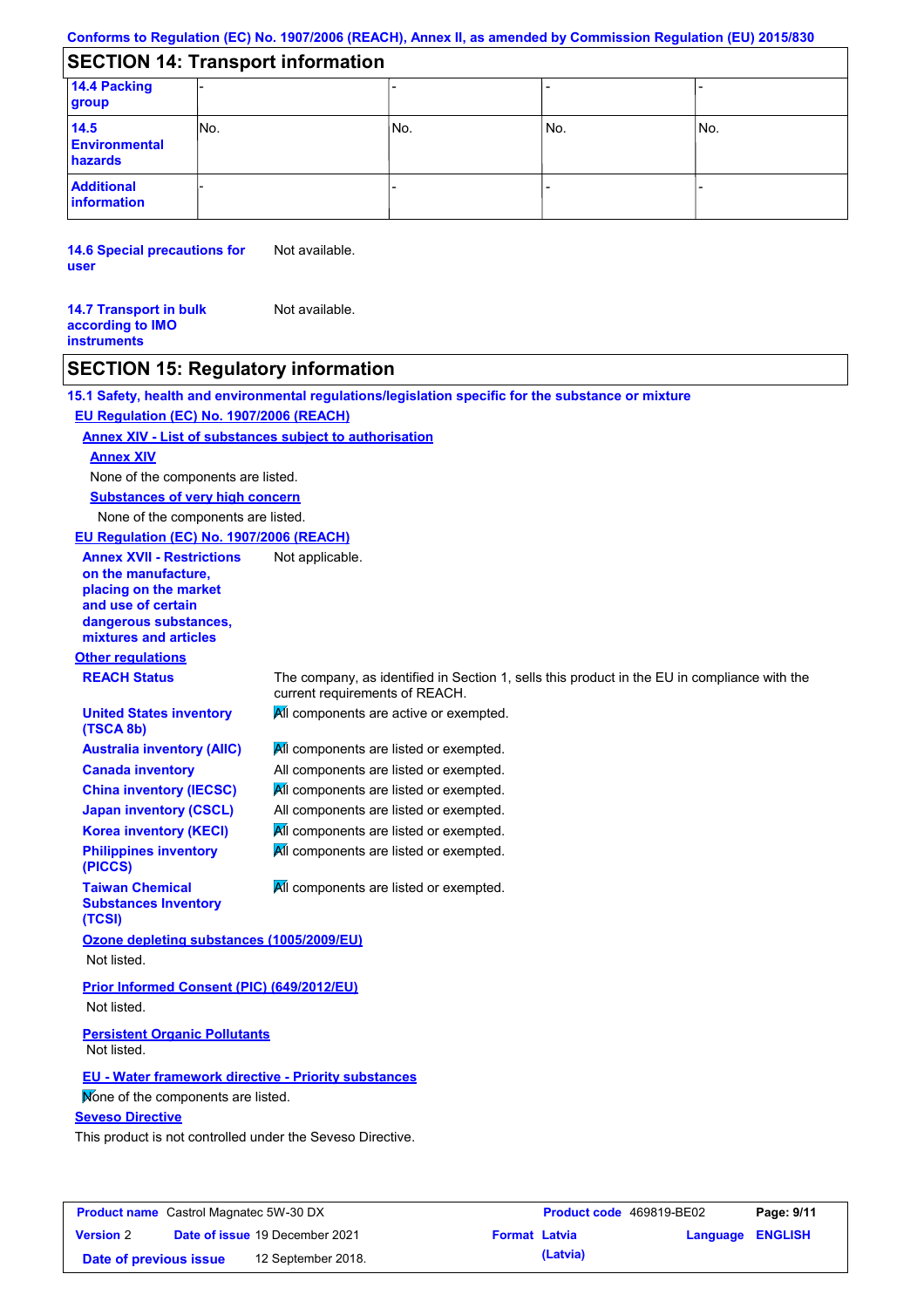## **SECTION 15: Regulatory information**

| 15.2 Chemical safety | A Chemical Safety Assessment has been carried out for one or more of the substances within  |
|----------------------|---------------------------------------------------------------------------------------------|
| assessment           | this mixture. A Chemical Safety Assessment has not been carried out for the mixture itself. |

## **SECTION 16: Other information**

| <b>Abbreviations and acronyms</b> | ADN = European Provisions concerning the International Carriage of Dangerous Goods by                                           |
|-----------------------------------|---------------------------------------------------------------------------------------------------------------------------------|
|                                   | Inland Waterway<br>ADR = The European Agreement concerning the International Carriage of Dangerous Goods by                     |
|                                   | Road                                                                                                                            |
|                                   | $ATE =$ Acute Toxicity Estimate                                                                                                 |
|                                   | <b>BCF</b> = Bioconcentration Factor                                                                                            |
|                                   | CAS = Chemical Abstracts Service                                                                                                |
|                                   | CLP = Classification, Labelling and Packaging Regulation [Regulation (EC) No. 1272/2008]                                        |
|                                   | CSA = Chemical Safety Assessment                                                                                                |
|                                   | CSR = Chemical Safety Report                                                                                                    |
|                                   | DMEL = Derived Minimal Effect Level                                                                                             |
|                                   | DNEL = Derived No Effect Level                                                                                                  |
|                                   | EINECS = European Inventory of Existing Commercial chemical Substances                                                          |
|                                   | ES = Exposure Scenario                                                                                                          |
|                                   | EUH statement = CLP-specific Hazard statement                                                                                   |
|                                   | EWC = European Waste Catalogue                                                                                                  |
|                                   | GHS = Globally Harmonized System of Classification and Labelling of Chemicals<br>IATA = International Air Transport Association |
|                                   | IBC = Intermediate Bulk Container                                                                                               |
|                                   | IMDG = International Maritime Dangerous Goods                                                                                   |
|                                   | LogPow = logarithm of the octanol/water partition coefficient                                                                   |
|                                   | MARPOL = International Convention for the Prevention of Pollution From Ships, 1973 as                                           |
|                                   | modified by the Protocol of 1978. ("Marpol" = marine pollution)                                                                 |
|                                   | OECD = Organisation for Economic Co-operation and Development                                                                   |
|                                   | PBT = Persistent, Bioaccumulative and Toxic                                                                                     |
|                                   | <b>PNEC = Predicted No Effect Concentration</b>                                                                                 |
|                                   | REACH = Registration, Evaluation, Authorisation and Restriction of Chemicals Regulation                                         |
|                                   | [Regulation (EC) No. 1907/2006]                                                                                                 |
|                                   | RID = The Regulations concerning the International Carriage of Dangerous Goods by Rail                                          |
|                                   | RRN = REACH Registration Number                                                                                                 |
|                                   | SADT = Self-Accelerating Decomposition Temperature                                                                              |
|                                   | SVHC = Substances of Very High Concern                                                                                          |
|                                   | STOT-RE = Specific Target Organ Toxicity - Repeated Exposure                                                                    |
|                                   | STOT-SE = Specific Target Organ Toxicity - Single Exposure                                                                      |
|                                   | $TWA = Time$ weighted average<br>$UN = United Nations$                                                                          |
|                                   | UVCB = Complex hydrocarbon substance                                                                                            |
|                                   | VOC = Volatile Organic Compound                                                                                                 |
|                                   | vPvB = Very Persistent and Very Bioaccumulative                                                                                 |
|                                   | Varies = may contain one or more of the following 64741-88-4 / RRN 01-2119488706-23,                                            |
|                                   | 64741-89-5 / RRN 01-2119487067-30, 64741-95-3 / RRN 01-2119487081-40, 64741-96-4/ RRN                                           |
|                                   | 01-2119483621-38, 64742-01-4 / RRN 01-2119488707-21, 64742-44-5 / RRN                                                           |
|                                   | 01-2119985177-24, 64742-45-6, 64742-52-5 / RRN 01-2119467170-45, 64742-53-6 / RRN                                               |
|                                   | 01-2119480375-34, 64742-54-7 / RRN 01-2119484627-25, 64742-55-8 / RRN                                                           |
|                                   | 01-2119487077-29, 64742-56-9 / RRN 01-2119480132-48, 64742-57-0 / RRN                                                           |
|                                   | 01-2119489287-22, 64742-58-1, 64742-62-7 / RRN 01-2119480472-38, 64742-63-8,                                                    |
|                                   | 64742-65-0 / RRN 01-2119471299-27, 64742-70-7 / RRN 01-2119487080-42, 72623-85-9 /                                              |
|                                   | RRN 01-2119555262-43, 72623-86-0 / RRN 01-2119474878-16, 72623-87-1 / RRN                                                       |
|                                   | 01-2119474889-13                                                                                                                |
|                                   | <u>Procedure used to derive the classification according to Regulation (EC) No. 1272/2008 [CLP/GHS]</u>                         |

| <b>Classification</b>                                                           |                                |  | <b>Justification</b>                  |                                               |                |  |  |
|---------------------------------------------------------------------------------|--------------------------------|--|---------------------------------------|-----------------------------------------------|----------------|--|--|
| Not classified.                                                                 |                                |  |                                       |                                               |                |  |  |
| <b>Full text of abbreviated H</b><br><b>statements</b>                          | H304                           |  |                                       | May be fatal if swallowed and enters airways. |                |  |  |
| Asp. Tox. 1<br><b>Full text of classifications</b><br><b>[CLP/GHS]</b>          |                                |  | <b>ASPIRATION HAZARD - Category 1</b> |                                               |                |  |  |
| <b>History</b>                                                                  |                                |  |                                       |                                               |                |  |  |
| Date of issue/Date of<br>revision                                               | 19/12/2021.                    |  |                                       |                                               |                |  |  |
| Date of previous issue                                                          | 12/09/2018.                    |  |                                       |                                               |                |  |  |
| <b>Prepared by</b>                                                              | <b>Product Stewardship</b>     |  |                                       |                                               |                |  |  |
| $\nabla$ Indicates information that has changed from previously issued version. |                                |  |                                       |                                               |                |  |  |
| <b>Product name</b> Castrol Magnatec 5W-30 DX                                   |                                |  | <b>Product code</b> 469819-BE02       |                                               | Page: 10/11    |  |  |
| <b>Version 2</b>                                                                | Date of issue 19 December 2021 |  | <b>Format Latvia</b>                  | Language                                      | <b>ENGLISH</b> |  |  |

**Date of previous issue (Latvia)** 12 September 2018.